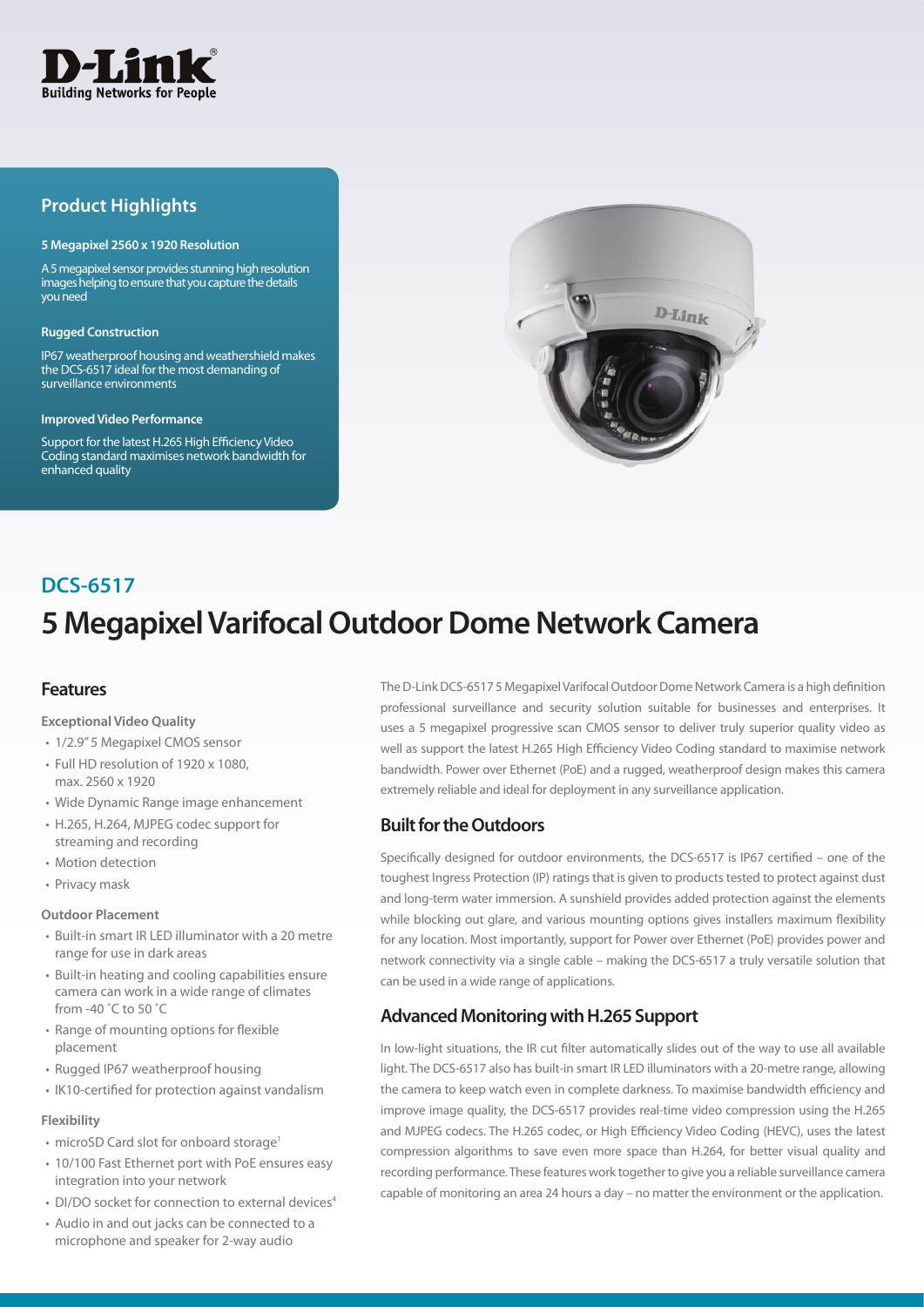

## **DCS-6517 5 Megapixel Varifocal Outdoor Dome Network Camera**

## **Flexible Connectivity**

The DCS-6517 has a built-in 802.3af compliant PoE module that simplifies installation by providing power and networking connectivity with a single cable, reducing the need to drill holes or lay additional cabling. In addition, the included digital input and output connector enables connections to external devices such as IR sensors, switches and alarm relays.

### **Robust Management Software**

The DCS-6517 5 Megapixel Varifocal Outdoor Dome Network Camera includes D-ViewCam™, a complete surveillance software package that enables you to view, manage, and record from up to 32 cameras on a single computer in a central location. Recordings and e-mail alerts can be triggered through motion detection or events triggered by digital input devices, keeping administrators informed of any unusual activity.



If the worst should happen to your network you need the very best support and fast. Downtime costs your business money. D-Link Assist maximises your uptime by solving technical problems quickly and effectively. Our highly trained technicians are on standby around the clock, ensuring that award-winning support is only a phone call away.

With a choice of three affordable service offerings covering all D-Link business products, you can select the package that suits you best:

### **D-Link Assist Gold - for comprehensive 24-hour support**

D-Link Assist Gold is perfect for mission-critical environments where maximum uptime is a high priority. It guarantees four hour around-the-clock response. Cover applies 24/7 for every day of the year including holidays.

### **D-Link Assist Silver - for prompt same-day assistance**

D-Link Assist Silver is designed for 'high availability' businesses that require rapid response within regular working hours. It provides a four hour response service Monday to Friday from 8am to 5pm, excluding holidays.

### **D-Link Assist Bronze - for guaranteed response on the next business day**

D-Link Assist Bronze is a highly cost-effective support solution for less critical environments. Response is guaranteed within eight business hours Monday to Friday from 8am to 5pm, excluding holidays.

D-Link Assist can be purchased together with any D-Link business product. So whether you're buying Switching, Wireless, Storage, Security or IP Surveillance equipment from D-Link, your peace of mind is guaranteed. D-Link Assist also offers installation and configuration services to get your new hardware working quickly and correctly.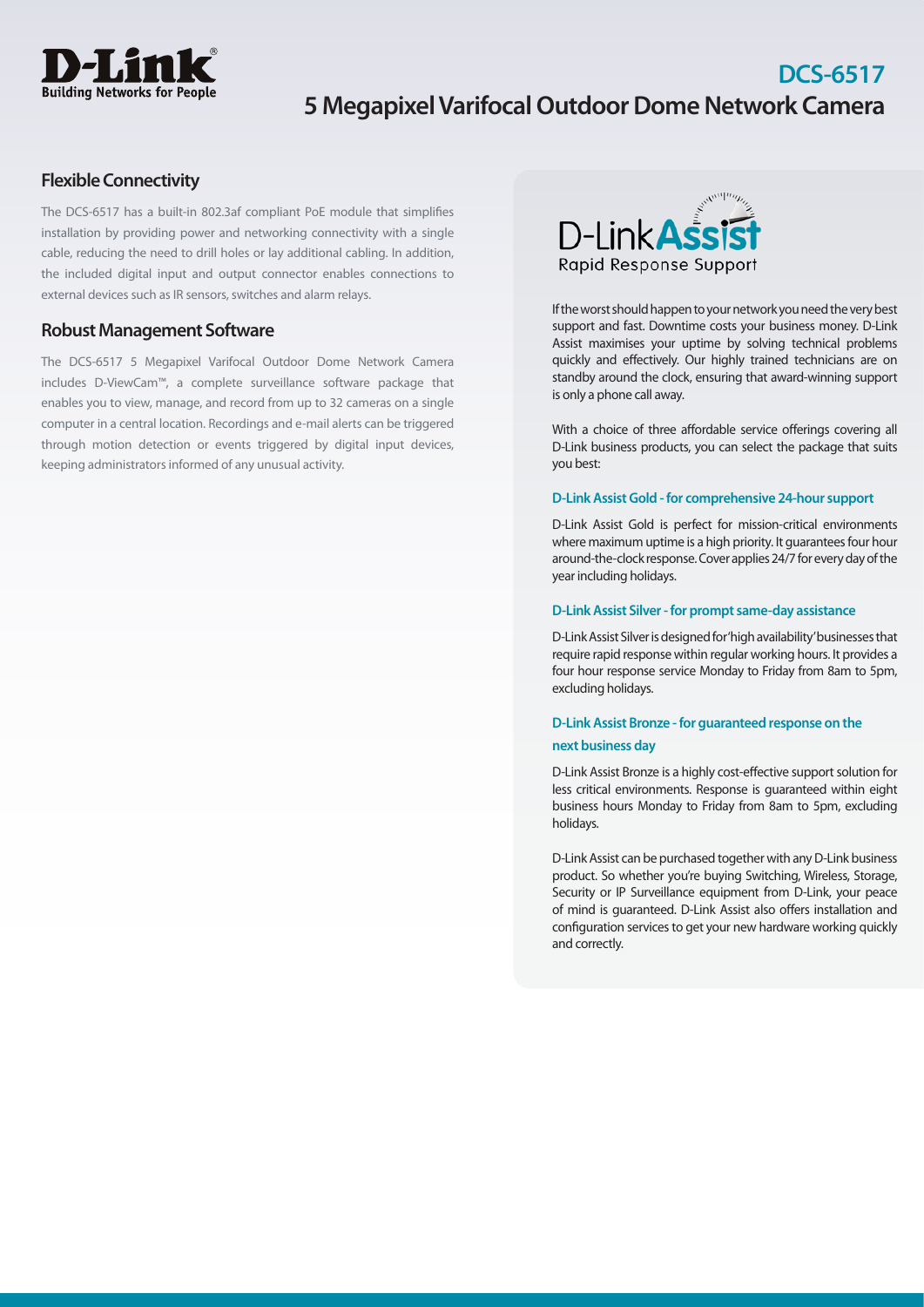

# **DCS-6517 5 Megapixel Varifocal Outdoor Dome Network Camera**

## **Technical Specifications**

| Camera                                  |                                                                                                                                                                                                                                                                                                                                                                             |                                                                                                                                                                                                                                                                                                                                                    |  |
|-----------------------------------------|-----------------------------------------------------------------------------------------------------------------------------------------------------------------------------------------------------------------------------------------------------------------------------------------------------------------------------------------------------------------------------|----------------------------------------------------------------------------------------------------------------------------------------------------------------------------------------------------------------------------------------------------------------------------------------------------------------------------------------------------|--|
| Camera Hardware Profile                 | · 1/2.9" 5 Megapixel CMOS sensor<br>• 20 metre smart IR illumination distance<br>· Built-in Infrared-Cut Removable (ICR) Filter module<br>• Minimum illumination:<br>• 0.01 Lux Colour mode<br>• 0.008 Lux Black and White mode<br>• 0 Lux Black and White mode with IR LED on<br>· Minimum object distance 0.5 m<br>• Shutter Speed: 1/2 to 1/10,000<br>· 10x digital zoom | • 2.8 to 12 mm motorised zoom varifocal DC iris lens<br>• Aperture F1.4<br>• Angle of view (4:3)<br>$\cdot$ (H) 75 $\degree$ to 24 $\degree$<br>$\cdot$ (V) 55 $^{\circ}$ to 18 $^{\circ}$<br>$\cdot$ (D) 96 $^{\circ}$ to 30 $^{\circ}$<br>• Angle of 3-Axis Gimbal<br>$\cdot$ Pan 375 $^{\circ}$<br>$\cdot$ Tilt 73 $^{\circ}$<br>• Rotation 90° |  |
| Camera Housing                          | • IP67 compliant weatherproof housing<br>• IK-10 compliant vandal-proof housing                                                                                                                                                                                                                                                                                             | · Sunshield included                                                                                                                                                                                                                                                                                                                               |  |
| Image Features                          | • Configurable image size, quality, frame rate, and bit rate<br>• Time stamp and text overlays<br>• 3 Configurable motion detection windows<br>• Tamper detection                                                                                                                                                                                                           | • Configurable privacy mask zones<br>• Configurable exposure, brightness, saturation, contrast,<br>sharpness, white balance, WDR, flip and mirror<br>· Digital Image Stabilisation (DIS)                                                                                                                                                           |  |
| Video Compression                       | · Simultaneous H.265/H.264/MJPEG format compression<br>• H.265/H.264 multicast streaming                                                                                                                                                                                                                                                                                    | • JPEG for still images                                                                                                                                                                                                                                                                                                                            |  |
| <b>Video Resolution</b>                 | • 16:9 1920 x 1080, 1280 x 720, 720 x 576, 540 x 360, 320 x<br>180 at up to 30 fps                                                                                                                                                                                                                                                                                          | + 4:3 - 2592 x 1944, 1280 x 960, 800 x 600, 640 x 480, 320 x<br>240 up to 30 fps                                                                                                                                                                                                                                                                   |  |
| Audio Support                           | $\cdot$ AAC                                                                                                                                                                                                                                                                                                                                                                 | $\cdot$ G.711                                                                                                                                                                                                                                                                                                                                      |  |
| External Device Interfaces <sup>3</sup> | • 10/100 BASE-TX Ethernet port with PoE<br>$\cdot$ 1 DI/1 DO<br>• Reset button                                                                                                                                                                                                                                                                                              | • microSD card Slot (SD/SDHC/SDXC) <sup>1</sup><br>• Audio input / output                                                                                                                                                                                                                                                                          |  |
| <b>Network</b>                          |                                                                                                                                                                                                                                                                                                                                                                             |                                                                                                                                                                                                                                                                                                                                                    |  |
| Network Protocols                       | $\cdot$ IPv6<br>$\cdot$ IPv4<br>$\cdot$ TCP/IP<br>$\cdot$ UDP<br>$\cdot$ ICMP<br>• DHCP client<br>• NTP client (D-Link)<br>• DNS client<br>· DDNS client (D-Link)<br>• SMTP client<br>• FTP client<br>• Bonojour                                                                                                                                                            | • HTTP / HTTPS<br>• Samba client<br>• PPPoE<br>• UPnP port forwarding<br>• RTP / RTSP/ RTCP<br>• IP filtering<br>$\cdot$ QoS<br>$\cdot$ CoS<br>• Multicast<br>• ONVIF compliant<br>• SNMP                                                                                                                                                          |  |
| Security                                | • IEEE 802.1X<br>• Administrator and user group protection                                                                                                                                                                                                                                                                                                                  | • HTTP and RTSP authentication<br>• Password authentication                                                                                                                                                                                                                                                                                        |  |
| <b>System Management</b>                |                                                                                                                                                                                                                                                                                                                                                                             |                                                                                                                                                                                                                                                                                                                                                    |  |
| Event Management                        | • Motion detection                                                                                                                                                                                                                                                                                                                                                          |                                                                                                                                                                                                                                                                                                                                                    |  |
|                                         | • Tamper detection<br>• Event notification and uploading of snapshots/video clips<br>via e-mail or FTP                                                                                                                                                                                                                                                                      | • Supports multiple HTTP, SMTP, and FTP servers<br>• Multiple event notifications<br>• Multiple recording methods for easy backup                                                                                                                                                                                                                  |  |
| Remote Management                       | • Take snapshots/video clips and save to local hard drive                                                                                                                                                                                                                                                                                                                   | • Configuration interface accessible via web browser                                                                                                                                                                                                                                                                                               |  |
| System Requirements for Web Interface   | • Operating System: Windows 10/8/7                                                                                                                                                                                                                                                                                                                                          | • Browser: Internet Explorer, Chrome, and Firefox                                                                                                                                                                                                                                                                                                  |  |
| D-ViewCam™ System Requirements          | • Operating System:<br>• 32 bit: Windows 8 / 7 (SP1)<br>• 64 bit: Windows 10/8/7 (SP1) / Server 2012 / Server 2008 R2                                                                                                                                                                                                                                                       | • Web Browser: Internet Explorer 7 or higher<br>· Protocol: Standard TCP/IP                                                                                                                                                                                                                                                                        |  |